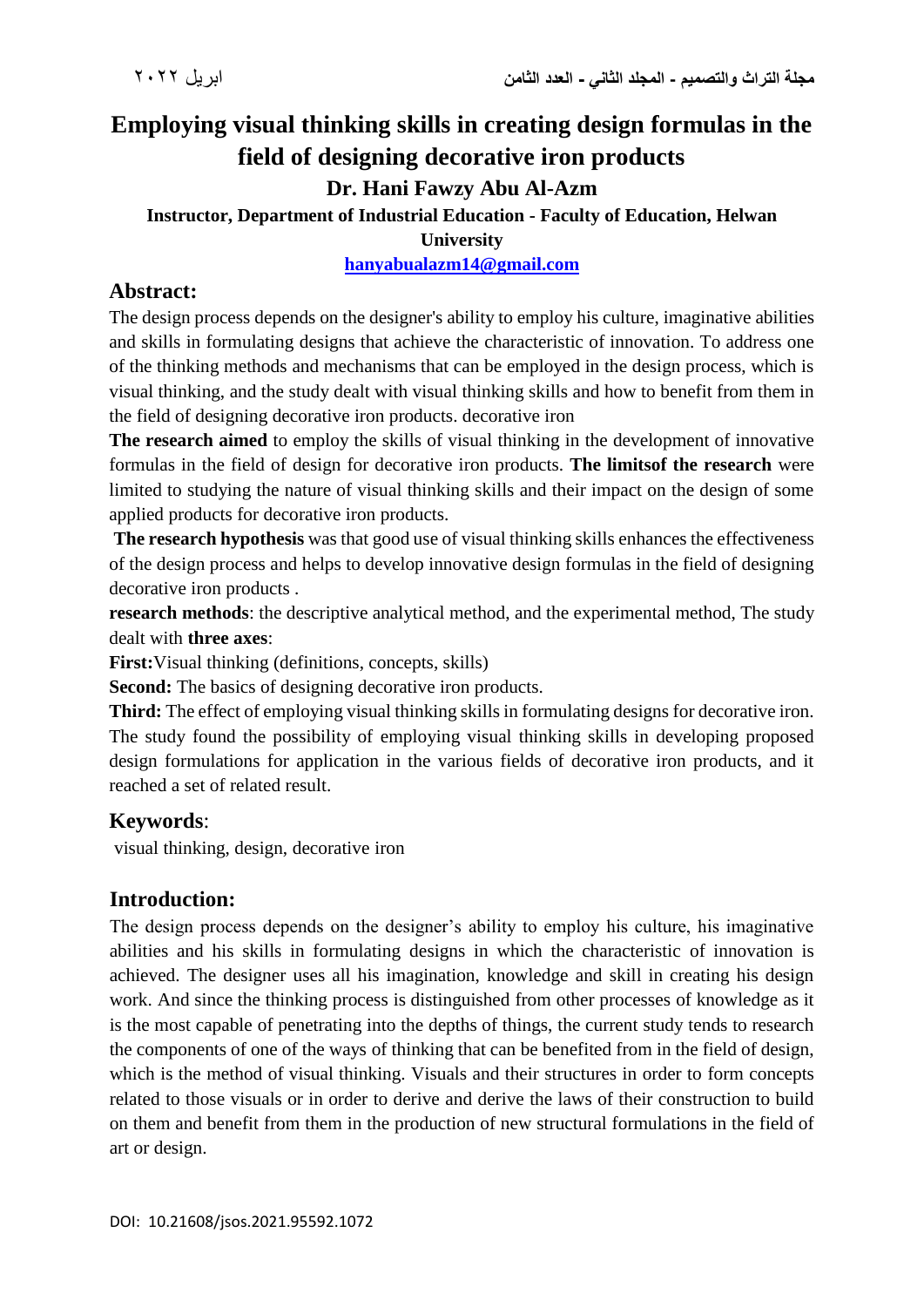Visual thinking according to (Obeid, Afana, 2003, p. 24) depends on three basic components represented in vision, analysis and drawing, as these three components interact in an active interaction in producing formulations of innovative ideas, and since the design field for decorative iron works and products is one of the design fields that can be It depends on this type of thinking, so this study aims to research the nature and nature of visual thinking skills, which can be used in developing innovative design formulations in the field of designing decorative iron products.

#### **Research Problem:**

The research problem crystallizes in determining what are the visual thinking skills that can be used in the field of design and how to employ these skills in the design process stages for decorative iron products.

#### **Research objective:**

The research aims to employ visual thinking skills in developing innovative design formulations in the field of design for decorative iron products.

#### **Search Limits:**

The research is limited to studying the nature of visual thinking skills and their impact on the design of some applied products in the field of decorative iron, such as (metal screens, consoles, and metal lighting units).

#### **Research Hypothesis:**

The researcher assumes that good use of visual thinking skills enhances the effectiveness of the design process and helps to develop innovative design formulas in the field of designing decorative iron products.

#### **Research Methodology:**

#### **The research is based on two research methodologies:**

1- The descriptive analytical method for collecting and analyzing information about visual thinking skills and their nature.

2- The experimental approach in making experimental attempts to build and formulate innovative designs in the field of designing decorative iron products by employing visual thinking skills.

#### **Research axes:**

#### **To achieve the aim of the research, the study included three axes:**

First: Visual thinking (definitions, concepts, skills).

Second: The basics of designing decorative iron products (foundations and building elements). Third: The effect of employing visual thinking skills in formulating designs for decorative iron products

## **Results:**

This study found the possibility of employing visual thinking skills in developing proposals and visualizations for innovative design formulations in the field of designing decorative iron products.

#### **The study also reached a set of the following results:**

1- The practice of visual thinking activities helps to mix between the intuitive and imaginative method in design and the logical method with sequential steps in design.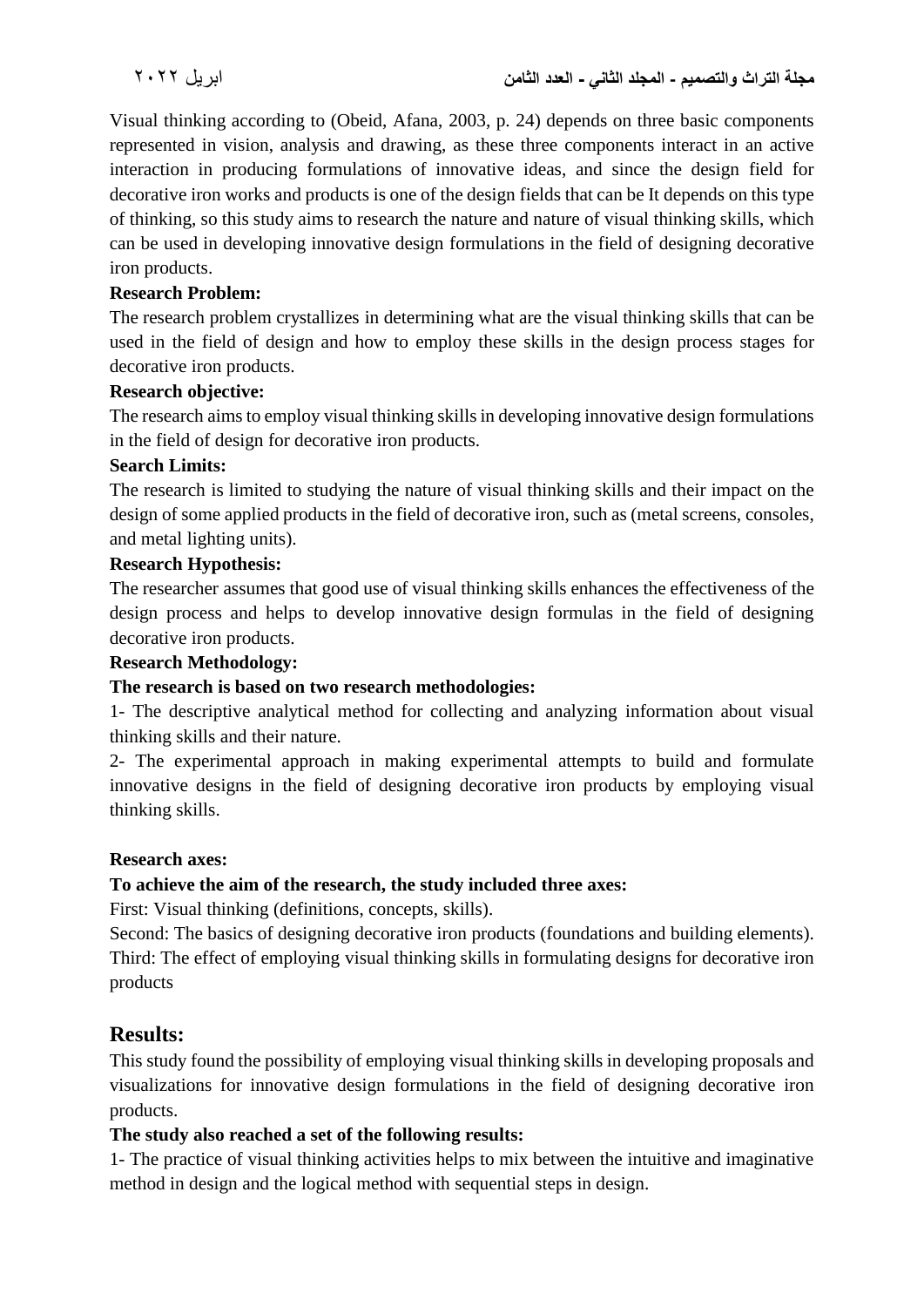2- The method of visual thinking contributes to linking thinking between thinking and doing when formulating a design through analysis, deduction, arrangement, organization, modification, documenting analytical ideas by drawing, then reformulating and presenting them in the form of new design formulations.

3- The designer can employ the skills of visual thinking in creating innovative design formulations through successive and sequential processes (analysis, elicit, modify and reformulate, visualize and imagine, reformulate and employ) or design formulas are created through overlapping interactive processes.

4- Visual thinking skills develop the capacity for imagination and creativity, which depends on sensory, perceptual and cognitive processes and mental perceptions that interact within the designer's mind and are employed in creating new creative formulations.

5- The designer was exposed to various visual experiences and observations that lead to increased response and interaction with various visual stimuli (nature and heritage), which represent a rich and diverse source of design data (vocabularies and decorative elements, aesthetic rules and design foundations, structural systems) that can be used in formulating decorative iron designs. .

6- The designer can employ the skills of visualization and reformulation and by taking advantage of the processes of formal behavior (deletion and addition / enlargement and reduction / modification / abstraction 000) through these processes, he can formulate various perceptions of the shapes of the decorative units, which can be employed in building innovative design formulas for the various applied fields of iron products ornamental 0

## **Recommendations:**

1- Nourishing and enriching the visual memory of the designer and students of art and design sciences with various forms and visual stimuli, whether from the artistic heritage or the natural environment or from artworks and applied products to stimulate and stimulate visual thinking processes to produce creative solutions and ideas in the field of designing decorative iron works and products.

2- Attention to the formulation of the structural bodies of the decorative units, as these units represent the basic building block in the formulation of designs of decorative iron, which results from the diversity of its formal structure, various perceptions and solutions that can be employed in creating innovative design formulas for the applications of decorative iron products.

3- Inclusion of the visual thinking methodology and its applications within the educational content of the Design Fundamentals course 0

## **References:**

1- 'abu zayd 'ahmad (2013) faeiliat alkitaab almadrasii fi tanmiat maharat altafkir albasarii ladaa tulaab alsafi alkhamis , risalat majistir , aljamieat al'iislamiat - ghaza.

2- 'ahmad zahir (1996) "tiknulujia altaelim falsafat wanizama" , almaktabat al'akadimiat alqahira

3- alshawbuki alfida' (2010) "'athar aistikhdam almanhaj alnizamii fi tanmiat mafahim wamaharat altafkir albasarii fi alfizia' litalibat alsafi alhadi eashr" , risalat majistir , kuliyat altarbiat , aljamieat al'iislamiat - ghaza.